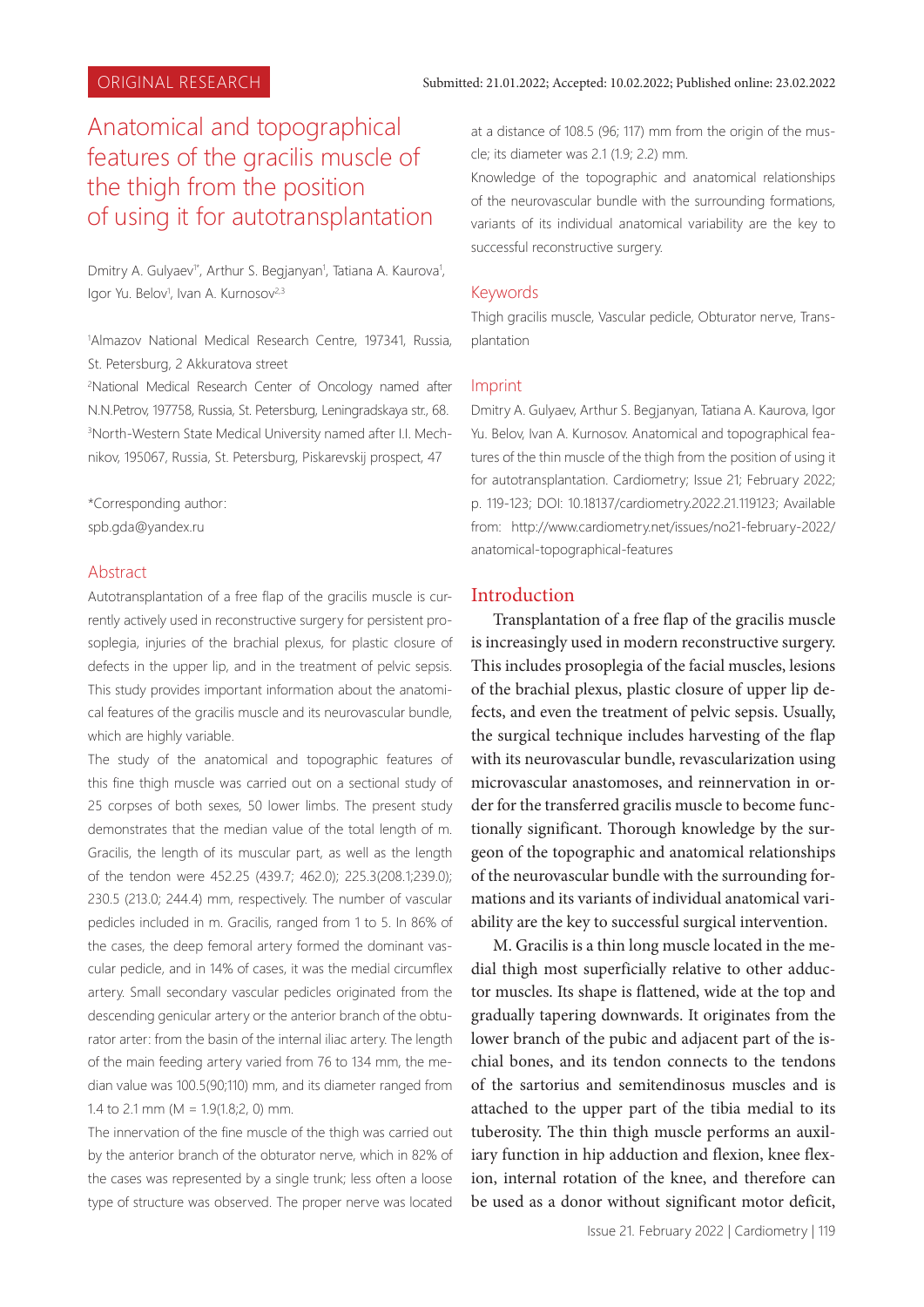which is quickly and easily compensated by agonist muscles. On the other hand, such characteristics of M. Gracilis as size, shape, length, reliable blood supply to the dominant vascular pedicle provide a good cosmetic result, forming an adequate facial contour, and its innervation by the motor obturator nerve, acceptable muscle strength with a good excursion allow us to hope for a satisfactory functional rehabilitation [1-4]. However, to date, a number of unresolved problems remain associated with impaired blood supply to the transplanted muscle flap, a feature of modeling the muscle flap, "donor zone disease". A more in-depth study of the anatomical and topographic features of m. Gracilis of its neurovascular bundle will obviously improve the results of surgical treatment of patients with persistent *prosoplegia***.**

# Materials and methods

The study of the variability in the structure of the small muscle of the thigh was carried out on a sectional study of 25 corpses of both sexes, 50 lower limbs (12 males and 13 females) on the basis of the pathoanatomical department of the V.A. Almazov National Medical Research Centre of the Ministry of Health of Russia. Criteria for inclusion in the study were the deceased without trauma, tumor, deformities of the medial surface of the thigh; diseases of the musculoskeletal system; age of the dead is over 18; prescription of death is not more than 24-36 hours. The bodies of the dead before the study were stored under the same conditions, in a refrigerator at a temperature of +2°C.

Our study was carried out using the standard thigh incisions to search for deep vein thrombi of the thigh. Leg length was measured from the anterior superior iliac spine to the lateral malleolus. The skin on the medial surface of the thigh was dissected, and the thin muscle of the thigh was exposed. The muscle, its vessels and nerve were separated from the surrounding tissues along the entire length. Total length of m. Gracilis was measured from its origin (inferior ramus of the pubis) to its insertion (upper part of the medial surface of the tibia). The width and thickness of the muscle, the length of its muscular and tendon parts were measured. The number of vascular pedicles, the entrance point of each of the vascular pedicles and their sources, the length and diameter of the vessels, the nerve in the dominant vascular pedicle, and the number of nerve branches were also studied. The study was approved by the Ethics Committee of the

Federal State Budgetary Institution "V.A. Almazov Almazov National Medical Research Centre" of the Ministry of Health of Russia, Extract No. 03012020 from Record No. 1-20 dated January 20, 2020 prepared by the Ethics Committee meeting.

According to the results of measuring the parameters of m.Gracilis, distribution series were compiled. For each variation series, the median value and interquartile range were calculated. In the process of primary statistical data processing, the Kolmogorov-Smirnov criterion was less than 0.05, and due to that fact, non-parametric statistical methods were used for the non-normal distribution of data. Spearman's coefficient was used to assess the relationship between the parameters represented by quantitative data. Qualitative characteristics of the tightness of the relationship of the rank correlation coefficient were assessed on the Chaddock scale. The indicators were considered statistically significant at p<0.05.

### Results

The median length of the lower limbs was 904.4(871.1;930.0) mm. The corresponding value of the total length of m. Gracilis was 452.25(439.7;462.0) mm, the median value of the length of the muscular part was 225.3(208.1;239.0) mm, and the median value of the length of the tendon was 230, 5(213.0;244.4) mm. The median width in the belly of the gracilis muscle in its widest part was 34.5 (29.2; 37.5) mm. The median thickness of the belly and tendon was 7.3(6.8;8.0), 2.6(2.3;2.8) mm, respectively (Table 1). In this case, there was a direct noticeable correlation between the lengths of m. Gracilis and the lower limb (R=0.64, p=0.019). Additionally, a moderate statistically significant relationship was found between the width of the

Table 1

| Morphometric characteristics of the gracilis muscle of the |  |  |  |
|------------------------------------------------------------|--|--|--|
| thigh (M. Gracilis)                                        |  |  |  |

| Parameters                             | Median (Q1;Q3)<br>mm | Min<br>(mm) | Max<br>(mm) |
|----------------------------------------|----------------------|-------------|-------------|
| Lower limb length                      | 904.4(871.1;930.0)   | 714         | 1008.2      |
| m. Gracilis length                     | 452.25(439.7;462.0)  | 416         | 501.6       |
| Muscle length                          | 225.3(208.1;239.0)   | 179         | 288.1       |
| Tendon length                          | 230.5(213.0;244.4)   | 184.3       | 260.7       |
| Belly width of the<br>gracilis femoris | 34.5(29.2;37.5)      | 19          | 50          |
| Muscle thickness                       | 7.3(6.8;8.0)         | 5.4         | 9.8         |
| Tendon thickness                       | 2.6(2.3;2.8)         | 1.5         | 3.1         |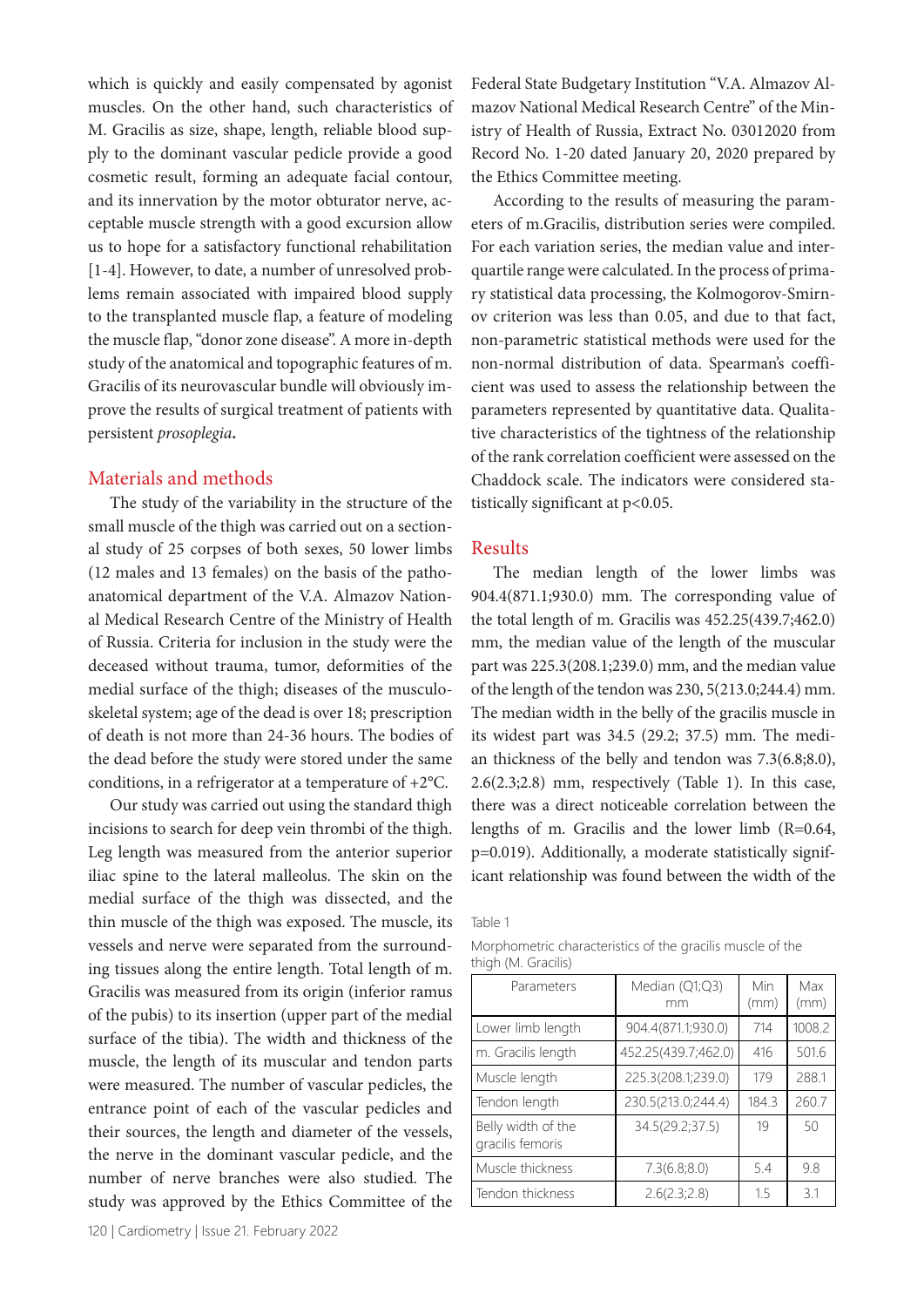useful muscle part of the graft (R=0.32, p=0.022), the width of the distal part of the tender muscle (R=0.33, p=0.017) and the length of the lower limb.

The number of vascular pedicles included in m. Gracilis, ranged from 1 to 5. Most often, in 46% of the cases, there was one main vascular pedicle, less often, in 34% of the cases, there was a variant with one additional pedicle. In 14% of the studied cases, the main vascular pedicle with two additional ones was identified. Three additional vascular pedicles were found in 4% of the cases. Only in 2% of the cases there were four additional vascular pedicles.

The distance from the origin of m. Gracilis to the point of entrance of the main vascular pedicle into the muscle ranged from 78 to 130 mm. The length of the main feeding artery varied from 76 to 134 mm, the median value was 100.5(90;110) mm, and its diameter was from 1.4 to 2.1 mm ( $M = 1.9(1.8; 2, 0)$  mm The artery was most often accompanied by two veins (see Table 2 herein).

#### Table 2

Morphometric characteristics of the neurovascular bundle of the fine muscle of the thigh (M. Gracilis)

| Morphometric parameters                               | Median<br>(Q1;Q3) mm | Min<br>(mm) | Max<br>(mm) |
|-------------------------------------------------------|----------------------|-------------|-------------|
| Distance to the entry of<br>the main vascular pedicle | 100.5(90;110)        | 78          | 130         |
| Length of the main feeding<br>artery                  | 109(98;119)          | 76          | 134         |
| Main feeding artery<br>diameter                       | 1.9(1,8;2,0)         | 1.4         | 21          |
| Nerve length                                          | 108.5(96;117)        | 76          | 130         |
| Nerve diameter                                        | 2.1(1, 9; 2, 2)      | 1.5         | ζ           |

In 86% of the cases, the deep femoral artery formed the dominant vascular pedicle. In 14% of the cases, this function was performed by its branch, the medial artery that circumflexed the femur. Small secondary vascular pedicles originated from the anterior branch of the obturator artery or descending genicular artery. The length of additional feeding vessels was measured from the lower branch of the pubic bone and varied from 58 mm to 291 mm, depending on the number of vascular bundles and the variant of their discharge (Table 3).

According to our data, the proper nerve was located at a distance of 108.5 (96; 117) mm from the origin of the muscle; its diameter was 2.1 (1.9; 2.2) mm.

In 41 preparations (82% of the cases) the indicated nerve was represented by one main trunk, in 5 cases the nerve was represented by 2 trunks (10%), and in 4 cases the loose type of nerve structure was recorded (8%).

### Table 3

The length of the vessels that feed m. Gracilis of the thigh

| Vascular pedicle       | Distance from the inferior<br>ramus of the pubis Median<br>(Q1;Q3) mm |
|------------------------|-----------------------------------------------------------------------|
| Main pedicle           | 100.5(90;110) mm                                                      |
| 1st additional pedicle | 204 (189;210) mm                                                      |
| 2nd additional pedicle | 272 (250;288) mm                                                      |
| 3rd additional pedicle | 270 (270;291) mm                                                      |
| 4th additional pedicle | 58 mm                                                                 |



Figure 1. The most common structure of the neurovascular bundle of the M. gracilis pedicle (left side). Nerve (N). The main artery, accompanied by two veins (A).

# Discussion

Thin muscle is widely used in reconstructive surgery. Previously, anatomical and radiological studies were carried out regarding the parameters of m. Gracilis and its vascular pedicles [5-7], which were focused on the length of the tendon part, due to purely applied tasks, i.e. the use of the muscle in rehabilitation operations for post-traumatic plexopathies. Only a few of them mentioned the muscle part used in the rehabilitation of mimic muscle paresis [9-14, 16,17].

An analysis of the literature data shows that the average width of the muscle part of m. Gracilis at its base, in the middle and at the end is 34.5±6.395, 26.3±4.682, 17.4±3.527 mm, respectively. At the same time, Dziedzic DW, et.al [8] and Rajeshwari MS, Roshankumar BN indicated the width of the belly of m. Gracilis 31.9 and 39 mm only, respectively [15].

The present study demonstrates that the median value of the total length of m. Gracilis, the length of its muscular part, as well as the length of the tendon are 452.25 (439.7; 462.0); 225.3(208.1;239.0); 230.5 (213.0; 244.4) mm, respectively.

In this case, there is a direct correlation between the lengths of m. Gracilis and the lower extremity, which is in full agreement with the results of the study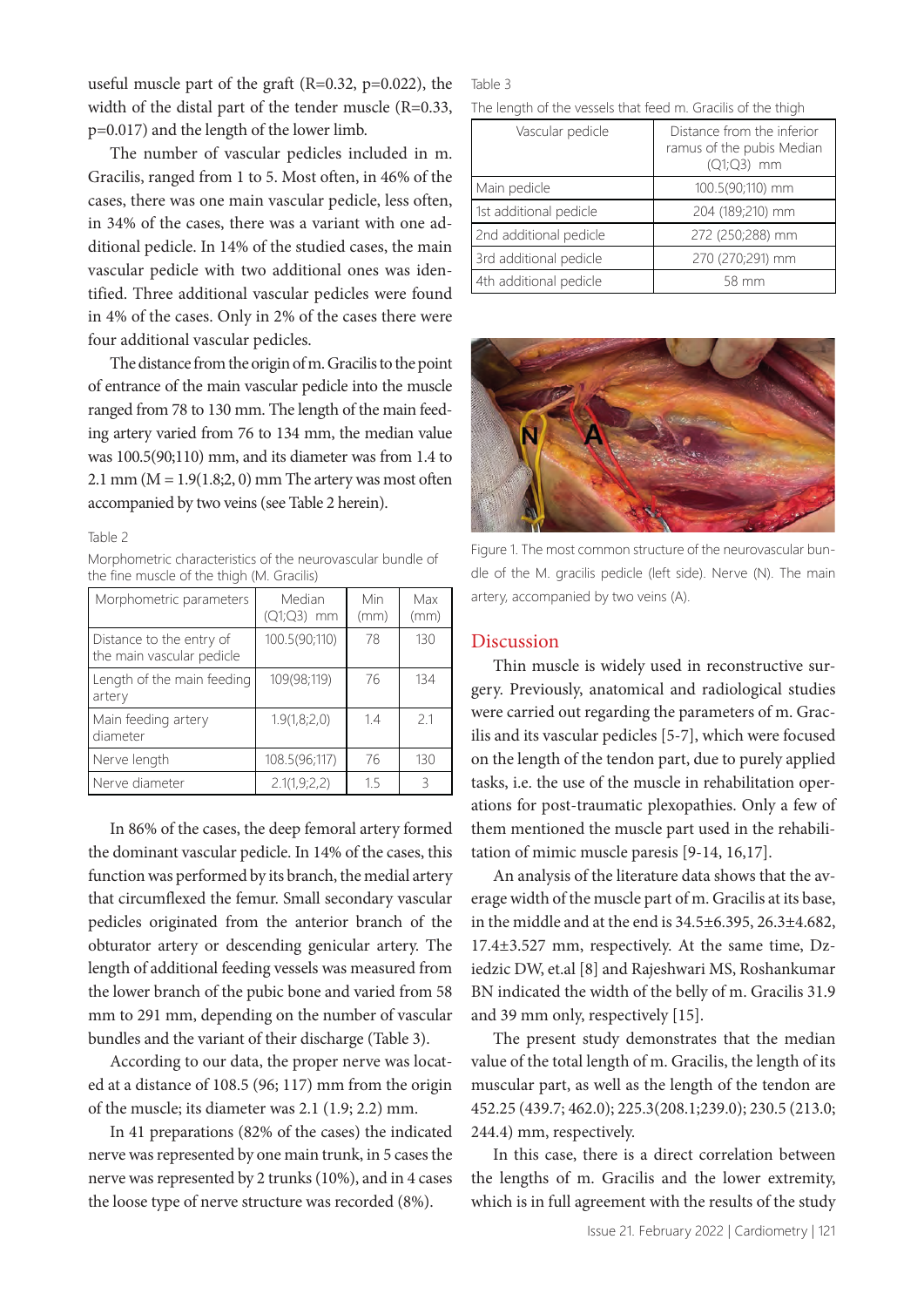by Limitlaohaphan C et al. and Chiang et al. [18-21]. Additionally, a statistically significant relationship was found between the width of the useful muscle part of the graft, the width of the distal part of the tender muscle, and the length of the lower limb.

In the present study, attention was also focused on the study of the neurovascular pedicle of m. Gracilis. Its blood supply is variable and can be carried out from the branches of the femoral artery: the deep artery of the thigh, its branches - the medial artery, the circumflex femur, the descending knee artery, and also from the pool of the internal iliac artery - the anterior branch of the obturator artery [1-3].

Usually the above mentioned muscle of the thigh has two or three vascular pedicles penetrating into it from the inner surface. The proximal pedicle is dominant, enters at the junction of the upper and middle thirds of the muscle and is the main source of its blood supply, includes an artery, two draining veins, and the anterior branch of the obturator nerve. The medial circumflex femoral artery and the deep femoral artery usually form the proximal dominant vascular pedicle. The number of small secondary pedicles varies from one to five, and they include only vessels (artery and veins) and supply blood to the distal and smaller part of the muscle [3]. The small pedicle may include the anterior branch of the obturator artery, the descending genicular artery.

Our study showed that the number of vascular pedicles included in m. Gracilis, varied from 1 to 5, namely, in 46% of the cases there was one pedicle, in 34% of the cases we detected two pedicles, in 14% we revealed three pedicles, in 4% of the cases there were four pedicles, and extremely rarely - in 2% of the cases, the blood supply to the muscle was carried out according to the loose type and has at least five vascular pedicles. Most often (63.24%), the main vascular pedicle was located at a distance of 88-112 mm from the origin of m. Gracilis. These results were approximately the same as obtained in the observations of Rajeshwari MS, Roshankumar BN [15] and Vigato E et.al. [5], in which they mentioned that their number was 1-5 (most 1-3). The main pedicle enters the muscle at a distance of 100.5(90;110) mm. The diameter of the neurovascular pedicle at their entrance ranges from 1.4 to 2.1 mm, accompanied by two veins, which is somewhat larger than in the study of Vigato E et.al., the average value is 1.7 [5].

In this study, in all cases, the donor muscle was innervated by a branch of the obturator nerve. According to the reference literature, it is formed from L2-L4-spinal roots and, upon exiting their retroperitoneal space, bypassing the obturator canal, is divided into terminal posterior and anterior branches, the latter, having passed between the long and short adductor muscles, innervates the fine muscle of the thigh. Despite the fact that in most cases (82% of cases) this nerve is represented by one main trunk, loose types of its structure were also observed.

# **Conclusions**

The anatomical structure of the neurovascular bundle of M. Gracilis is highly variable, however even the most extreme cases of individual anatomical variability it cannot exclude latter from being used as a donor in reconstructive surgery. This study provides important actual information about the anatomical features of m. Gracilis and can be useful in practice at the stage of preoperative planning.

# Statement on ethical issues

Research involving people and/or animals is in full compliance with current national and international ethical standards.

# Conflict of interest

None declared.

# Author contributions

The authors read the ICMJE criteria for authorship and approved the final manuscript.

# References

1. Standring S. Pelvic girdle and lower limb: overview and surface anatomy In: Gray's anatomy: The Anatomical Basis of Clinical Practice, 41th ed, Elsevier Churchill Livingstone, Edinburgh, London, New York, Oxford, Philadelphia, St Louis, Sydney,Toronto.2016;1337-1375.

2. Shatari T, Niimi M, Fuiita M, Kodaira S. Vascular Anatomy of Gracilis muscle, arterial findings to enhance Graciloplasty. Surg. Radiol. Anat. 2000;22(1):21-4.

3. Huemer GH, Dunst KM, Maurer H, Ninkovic M. Area enlargement of gracilis muscle flap through microscopically aided intramuscular dissection: ideas and innovations. Microsurgery. 2004; 24(5):369-73.

4. Ortiz H, Armendariz P, DeMiguel M, Solana A, Alos R, Roig JV. Prospective study of artificial anal sphincter and dynamic graciloplasty for severe anal incontinence. Int J Colorectal Dis. 2003;18:349-54.